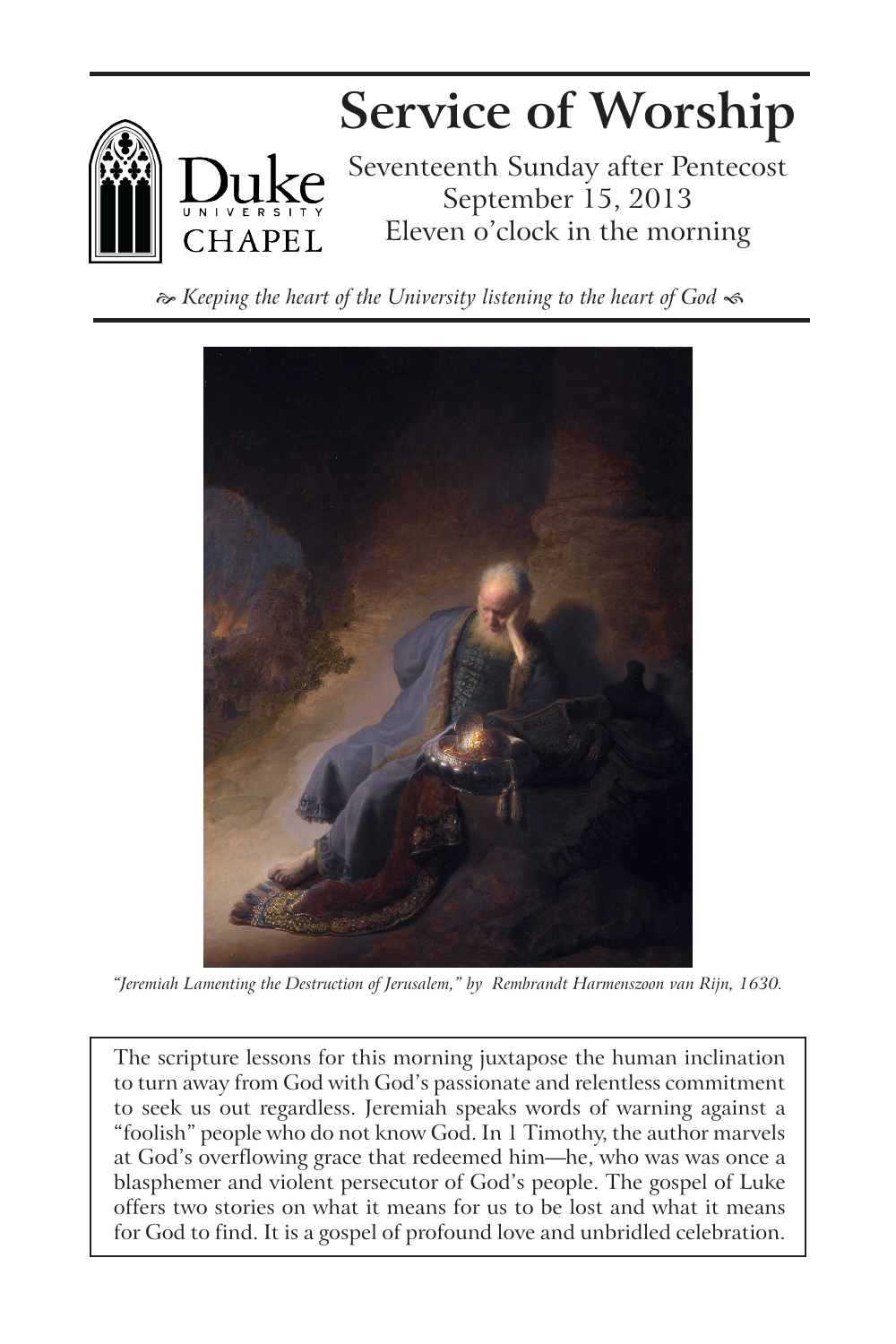*At the close of today's service, the Lord's Supper will be celebrated in the Memorial Chapel located to the left of the chancel. Immediately following the Lord's Supper, a service of prayer for healing will be held. The service consists of prayers for healing and wholeness, with anointing and laying on of hands. All are invited.* 

> *The congregation is asked to remain silent during the prelude as a time of prayer and meditation.*

# **Gathering**

| <b>ORGAN PRELUDE</b>                                                                                                                                                     |                                     |
|--------------------------------------------------------------------------------------------------------------------------------------------------------------------------|-------------------------------------|
| Variations on a Quiet Theme                                                                                                                                              | Kent Kennan                         |
| (Theme and Variations I-III)                                                                                                                                             | $(1913-2003)$                       |
| Post Offertorium (from In festo Corporis Christi)                                                                                                                        | Anton Heiller<br>$(1923-1979)$      |
| <b>CHORAL INTROIT</b>                                                                                                                                                    |                                     |
| <b>Salvation Is Created</b>                                                                                                                                              | Pavel Tschesnokoff<br>$(1877-1944)$ |
| Salvation is created in the midst of the earth, O God. Alleluia.                                                                                                         |                                     |
| <b>GREETING AND ANNOUNCEMENTS</b>                                                                                                                                        |                                     |
| *PROCESSIONAL HYMNS 185 and 187<br>When Morning Gilds the Skies                                                                                                          | <b>LAUDES DOMINI</b>                |
| Rise, Shine, You People                                                                                                                                                  | WOJTKIEWIECZ                        |
| *PRAYER OF CONFESSION AND WORDS OF ASSURANCE (in unison)<br>The minister offers words of confession in three biddings, to which the<br>congregation responds as follows: |                                     |
| Lord have mercy.<br>Lord have mercy.                                                                                                                                     |                                     |
| Christ have mercy.<br>Christ have mercy.                                                                                                                                 |                                     |
| Lord have mercy.<br>Lord have mercy.                                                                                                                                     |                                     |
| The minister speaks words of assurance.                                                                                                                                  |                                     |
| $P_{\text{EACE}}$                                                                                                                                                        |                                     |
| (All exchange signs and words of God's peace.)                                                                                                                           |                                     |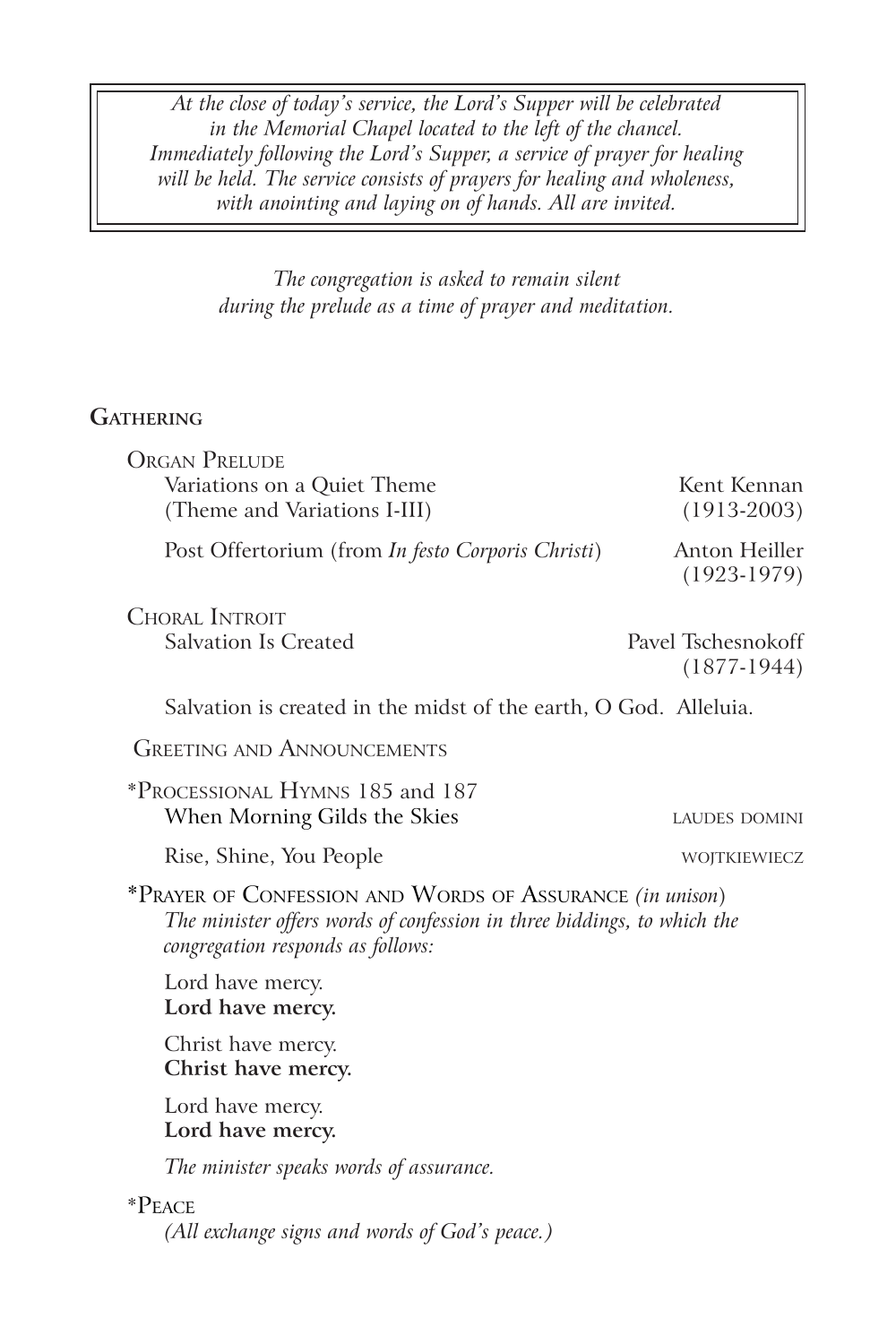## **Proclamation**

Prayer for Illumination (*in unison*)

**Lord of creation, whose glory is around and within us: open our eyes to your wonders in our lives and in the reading of your word today, so that we may serve you with reverence and know your peace throughout each day, through Jesus Christ our Lord. Amen.**

Old Testament Lesson—Jeremiah 4:11-12, 22-28

*(OT pages 660-61 in the pew Bible)* Lector: This is the word of the Lord. **People: Thanks be to God.**

#### **Anthem**

Silent Devotion and Response (sung in Hebrew) Ernest Bloch (from *The Sacred Service*) (1880-1959)

*Yiyu l'razon imrei fi, v'hegyon libi l'fonecha, Adonai tzuri v'goali. Amen.*

O Lord, may the words of my mouth and the meditations of my heart be acceptable before thee, Adonai, my Rock and my Redeemer. Amen. *—Psalm 19:14*

New Testament Lesson—1 Timothy 1:12-17 *(NT page 196)* Lector: This is the word of the Lord. **People: Thanks be to God.**

\*Gradual Hymn 378 *(stanzas 1-3)* Amazing Grace amazing Grace amazing Grace amazing Grace amazing  $\alpha$ *(All turn to face the Gospel Procession.)*

\*Gospel Lesson—Luke 15:1-10 *(NT page 73)* Lector: This is the word of the Lord. **People: Thanks be to God.**

\*Gradual Hymn 378 *(stanzas 4-6)* Amazing Grace amazing Grace amazing Grace amazing grace amazing  $\alpha$ 

Sermon—Do We Have Two Gods?

#### **Response**

\*The Apostles' Creed

**I believe in God the Father Almighty, maker of heaven and earth;** 

**And in Jesus Christ his only Son our Lord; who was conceived by the Holy Spirit, born of the Virgin Mary, suffered under Pontius Pilate, was crucified, dead, and buried; the third day he rose from the dead; he ascended into heaven, and sitteth at the right hand of God the Father Almighty; from thence he shall come to judge the quick and the dead.**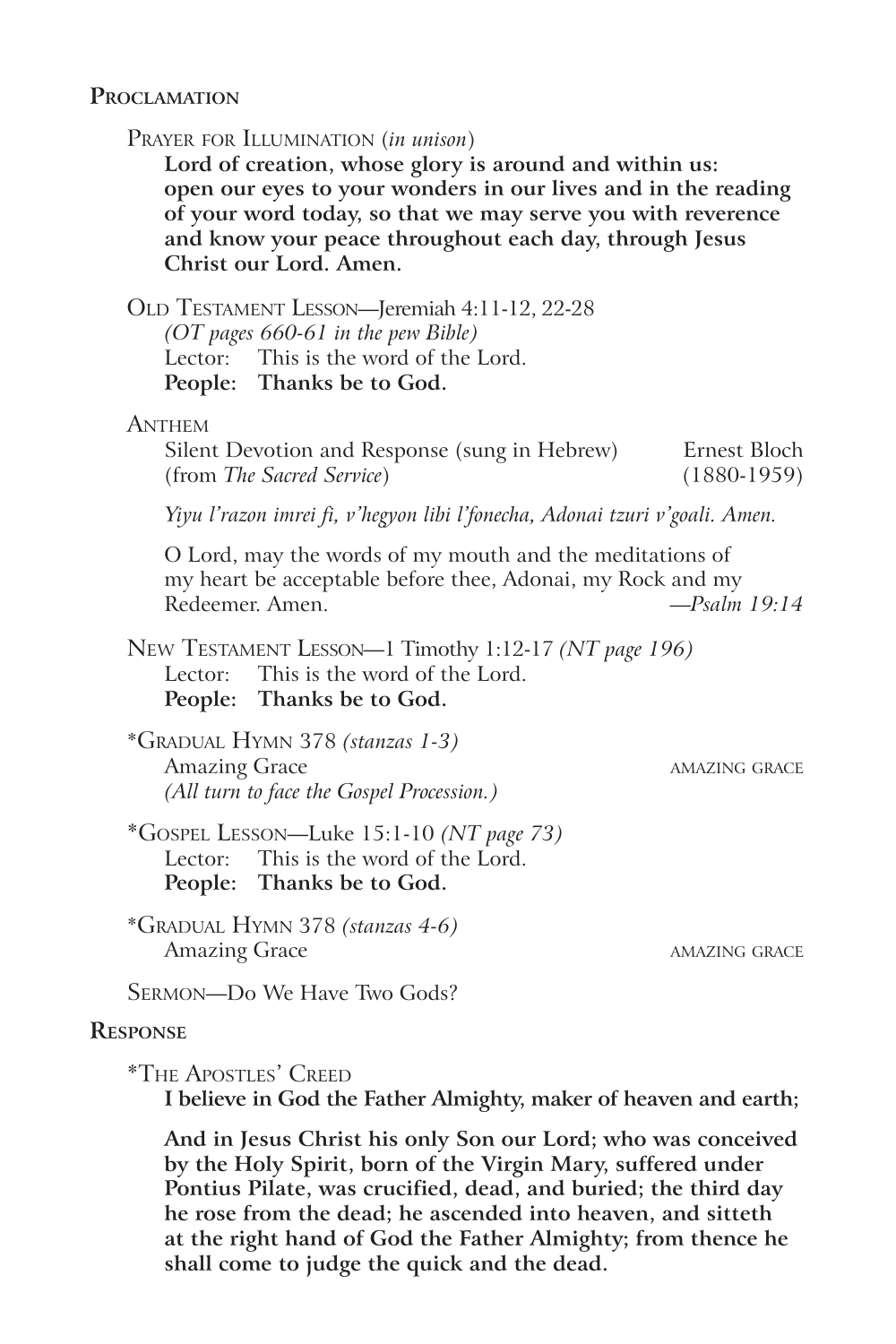**I believe in the Holy Spirit, the holy catholic church, the communion of saints, the forgiveness of sins, the resurrection of the body, and the life everlasting. Amen.**

Call to Prayer

Minister: The Lord be with you. **People: And also with you.** Minister: Let us pray.

## Prayers of the People

*(The congregation responds to each petition: "Hear our prayer.")*

## Mission Announcement

#### **OFFERTORY**

The Church's One Foundation AURELIA by Samuel Sebastian Wesley (1810-1876) arr. John Ferguson

The Church's one foundation is Jesus Christ, her Lord; She is his new creation by water and the Word. From heaven he came and sought her to be his holy bride; With his own blood he bought her, and for her life he died.

Elect from every nation, yet one over all the earth; Her charter of salvation: One Lord, one faith, one birth. One holy name she blesses, partakes one holy food, And to one hope she presses with every grace endued.

Though with a scornful wonder this world sees her oppressed, By schisms rent asunder, by heresies distressed, Yet saints their watch are keeping; their cry goes up: "How long?" And soon the night of weeping shall be the morn of song.

Through toil and tribulation and tumult of her war, She waits, she waits, she waits for peace forevermore; Till with the vision glorious her longing eyes are blest, And the great Church victorious shall be the Church at rest.

Yet she on earth has union with God, the Three in One, And mystic sweet communion with those whose rest is won. O blessed heavenly chorus! Lord, save us by your grace, That we, like saints before us, may see you face to face.

*—Samuel J. Stone*

\*Doxology lasst uns erfreuen

**Praise God from whom all blessings flow; Praise God, all creatures here below; Alleluia, Alleluia! Praise God above, ye heavenly host, Praise Father, Son and Holy Ghost. Alleluia, Alleluia, Alleluia, Alleluia, Alleluia.**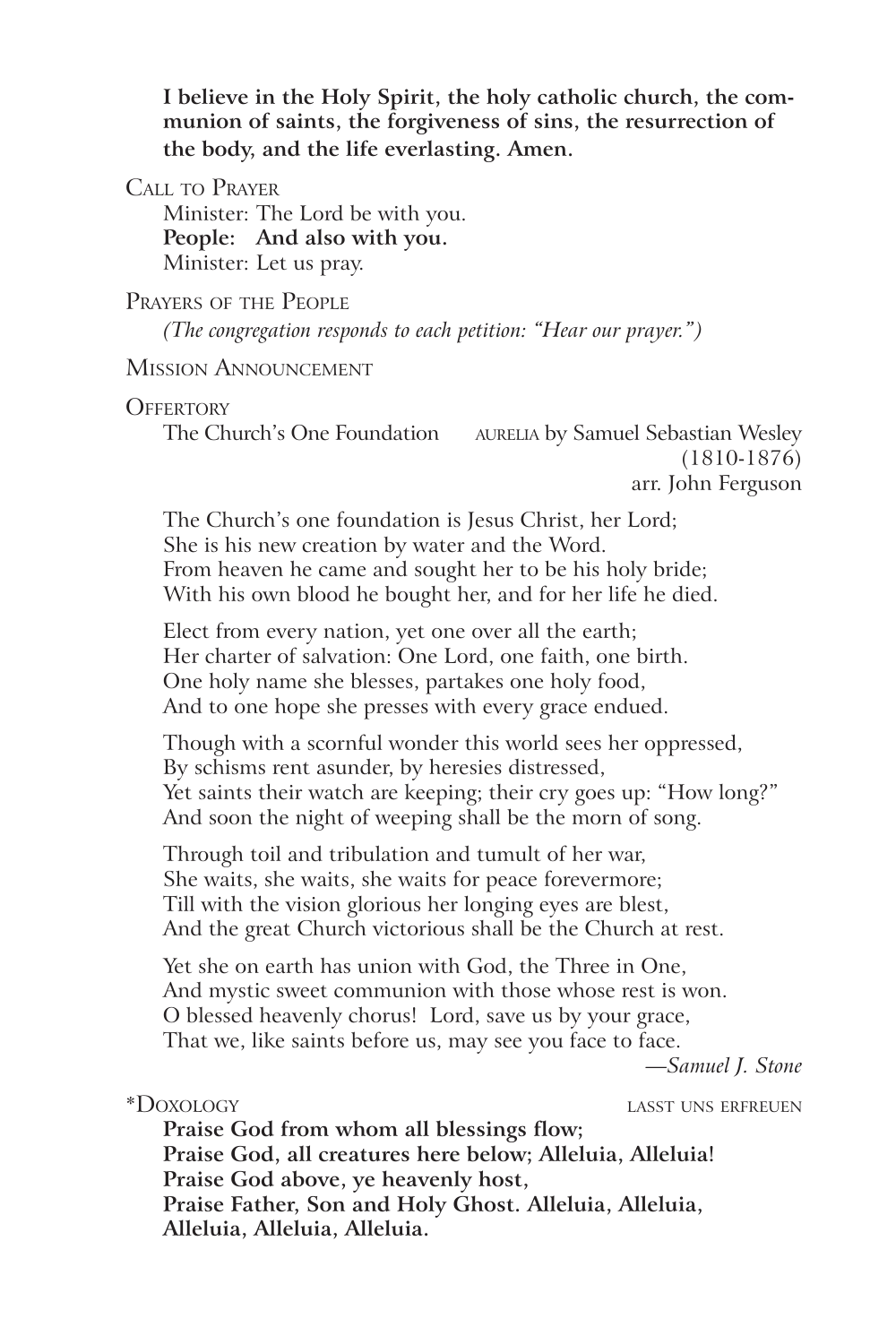# **Thanksgiving**

*Today we offer thanks for the employees who make up the housekeeping staff of the university and their work in cleaning, tidying, and making offices and classrooms ready for learning and productivity. Oscar Dantzler, the Chapel's housekeeper, brings forward a Duke housekeeping cap to the altar.*

*In Durham, we express gratitude for physicians, nurses, and pharmacists who work at community health centers. The ushers bring forward a thermometer.*

\*Prayer of Thanksgiving

\*The Lord's Prayer *(number 895 in the hymnal, in unison)*

# **SENDING FORTH**

| *BENEDICTION |
|--------------|
|--------------|

\*Recessional Hymn 581 Lord, Whose Love Through Humble Service BEACH SPRING

\*Choral Blessing God Be in My Head John Rutter

(b. 1945)

God be in my head and in my understanding. God be in mine eyes and in my looking. God be in my mouth and in my speaking. God be in my heart and in my thinking. God be at my end and in my departing.

## **POSTLUDE**

Variations on a Quiet Theme Kennan (Variation IV)

\**All who are able may stand.*

| <b>MINISTRY OF WORSHIP</b>                        |                                                          |
|---------------------------------------------------|----------------------------------------------------------|
| <b>Presiding Ministers</b>                        | The Rev. Dr. Luke Powery<br>Dr. Christy Lohr Sapp        |
| Preacher                                          | The Rev. Fleming Rutledge<br>Episcopal Priest and Author |
| Lectors                                           | Mr. Zach Heater<br>Trinity '17                           |
|                                                   | Ms. Ashley Reid<br>Pratt '16; PathWays Chapel Scholar    |
| <b>Choir Director</b>                             | Dr. Rodney Wynkoop                                       |
| Organists                                         | Dr. Robert Parkins<br>Dr. David Arcus                    |
| Presiding Minister over Memorial Chapel Communion | The Rev. Brad Troxell                                    |
| Head Ushers                                       | Dr. James Ferguson and Mr. Rick Wilfong                  |
| Carillonneur                                      | Mr. J. Samuel Hammond                                    |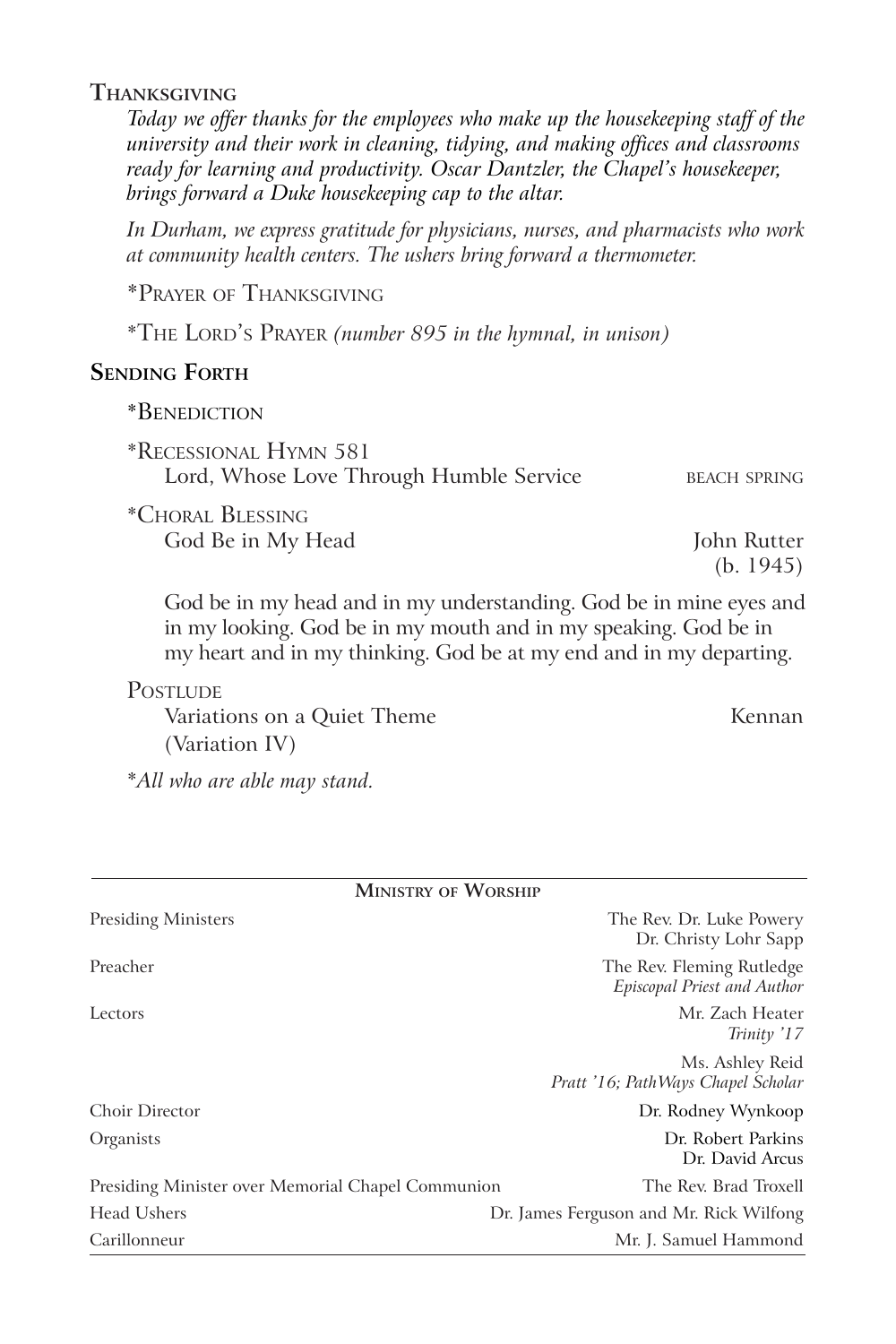#### **About Today's Guest Preacher**

Today we are pleased to welcome the Rev. Fleming Rutledge as a Clevus F. and Lilla Hawkins Boyles Guest Preacher. The Rev. Rutledge, one of the first women to be ordained to the priesthood of the Episcopal Church, is recognized in the United States, Canada, and the United Kingdom as a lecturer, preacher, and teacher of other preachers. Her published sermon collections have met with wide acclaim across denominational lines. Her most recent book is *And the Lord Spoke to Abraham: Preaching the Old Testament.* The Rev. Rutledge received her Master of Divinity degree from Union Theological Seminary in New York in 1975. She spent 22 years in parish ministry in New York City and its environs. She has been married for 53 years to Reginald E. (Dick) Rutledge, a marketing consultant. They have two grown daughters and two grandchildren.

### **Chapel Announcements**

TODAY's FLOWERS—Flowers for today's worship are given to the glory of God by the Erlenbach Family Trust.

TODAY's MISSION OF THE MONTH OFFERING-All of today's cash offerings and undesignated checks will be used to support the Durham Literary Center (DLC). The mission of the DLC is to empower Durham County residents who want to enhance their lives and the lives of their families by improving their literacy skills. Since 1985, the DLC has provided tuition-free instruction to more than 12,000 Durham residents and trained over 2,000 literacy tutors. The Durham Literacy Center believes that literacy is a means to life-long learning, achievement of employment goals, and personal growth. Staff and volunteers work to strengthen communications and bonds between people of different cultures. The DLC relies on the public for support to provide services to the needy.

ORGAN RECITAL TODAY—Chapel Organist David Arcus will present the first recital in the 2013-14 Duke Organ Recital Series on the Aeolian orgain this evening at 5:00 p.m. He will perform Joseph Jongen's *Sonata Eroïca*, along with compositions by Arcus, Franck, Rheinberger, and Reger. The recital is free and open to the public.

DUKE CHAPEL EVENT EMAIL LIST-If you would like to receive emails about upcoming events sponsored by Duke Chapel, such as concerts, dialogues, special worship services, and more, please visit *www.chapel.duke.edu/contact* and sign up via the link in the left-hand box.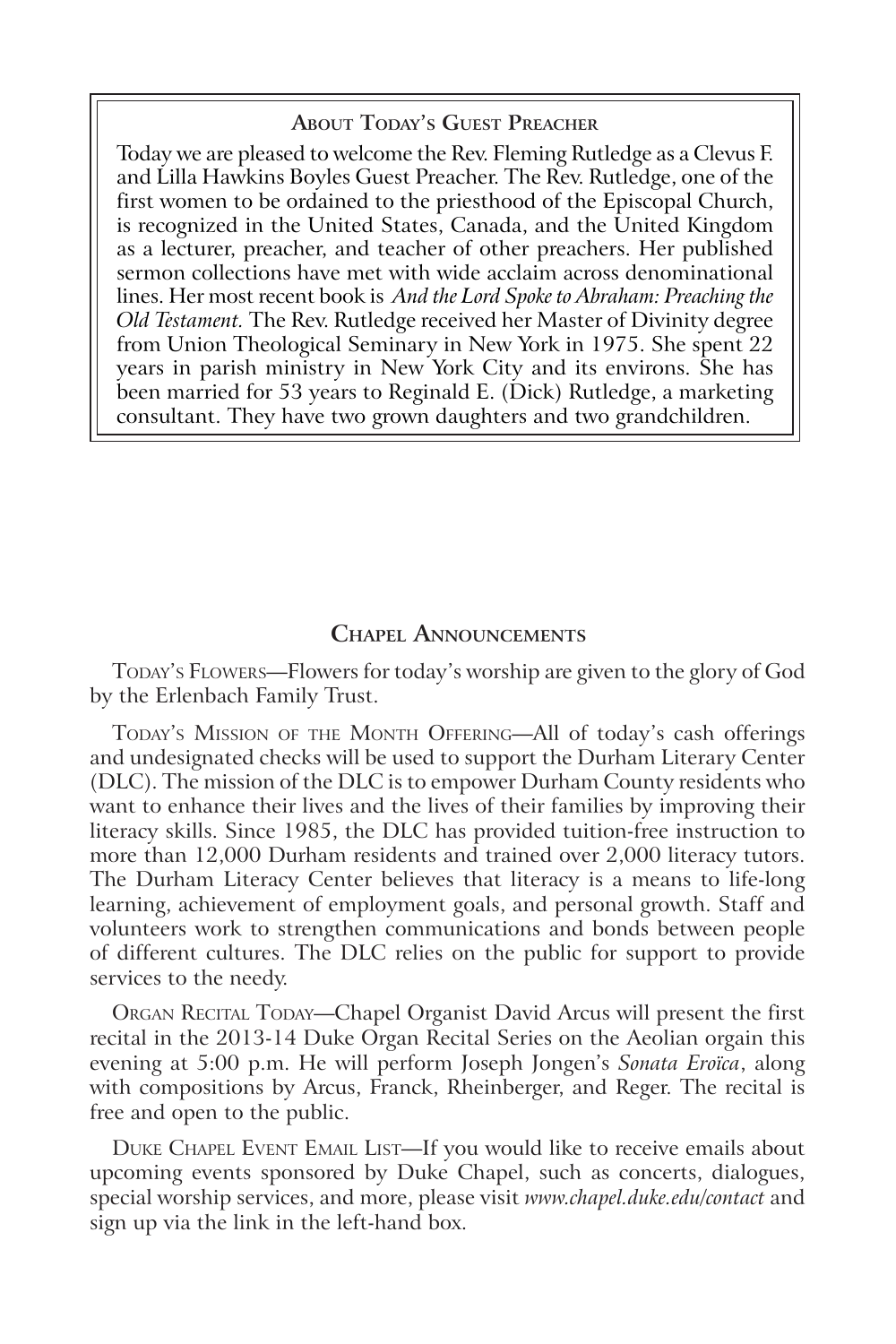# **Each Week at Duke Chapel**

**Communion and Healing** - Tuesday at 5:15 p.m. in the Memorial Chapel

**MID-WEEK PRAYER** - Wednesday at noon in the Memorial Chapel

**Choral Vespers** - Thursday at 5:15 p.m. in the Chancel

**The Congregation at Duke University Chapel** 919-684-3917 • *www.congregation.chapel.duke.edu*

# *The following Congregation opportunities are open to all.*

Christian Education—Christian Education classes for all ages are held on Sunday mornings from 9:45 a.m. to 10:45 a.m. in the lower level of the Westbrook building. New participants are always welcome.

ADULT FORUM—On Sunday, September 22, Hans Arneson, a Ph.D. candidate in Religion at Duke University, will give a presentation on "The Gift in Pauline Theology." The forum will be held in Room 0012 of the Westbrook Building of the Divinity School at 9:45 a.m.

BACK PEW COLLECTION—The Durham Literacy Center is a community based organization whose mission is to improve literacy skills. The Missions and Outreach Committee asks you to consider supporting the "Back Pew Collection" for Durham Literacy Center by donating the following items for use in classes that volunteers teach: index cards, loose leaf notebook paper, one-inch white notebooks, clear tab dividers, manila folders, hand sanitizer, dry erase markers, small bulletin boards (three-foot size), hand calculators, pens, and pencils. Donations may be left on the back pew through Sunday, September 22.

BEGINNING THIS TUESDAY—Two adult studies will begin this week. The 30-week Christian Believer Class will be held on Tuesdays at 6:30 p.m. in the Conference Room at New Leaf Landscaping located at 3200 Sandy Creek Drive in Durham. The 10-week Young Adult book discussion will be held on Tuesdays at 7:00 p.m. at The Federal, located at 914 W. Main Street in Durham. Both groups start on September 17. All, including students, are welcome to participate in either group.

MENTOR A CHILD—There are children of refugee families from the mountains of Vietnam living near West Campus. Because their parents have varying degrees of literacy and English, the children benefit greatly from caring tutoring and mentoring. Children range in age from second through twelfth grades. An investment of only two hours per week has the potential to change a child's life. For more information or to volunteer, contact Stephen Harper at sharper327@gmail.com or 919-696-8879.